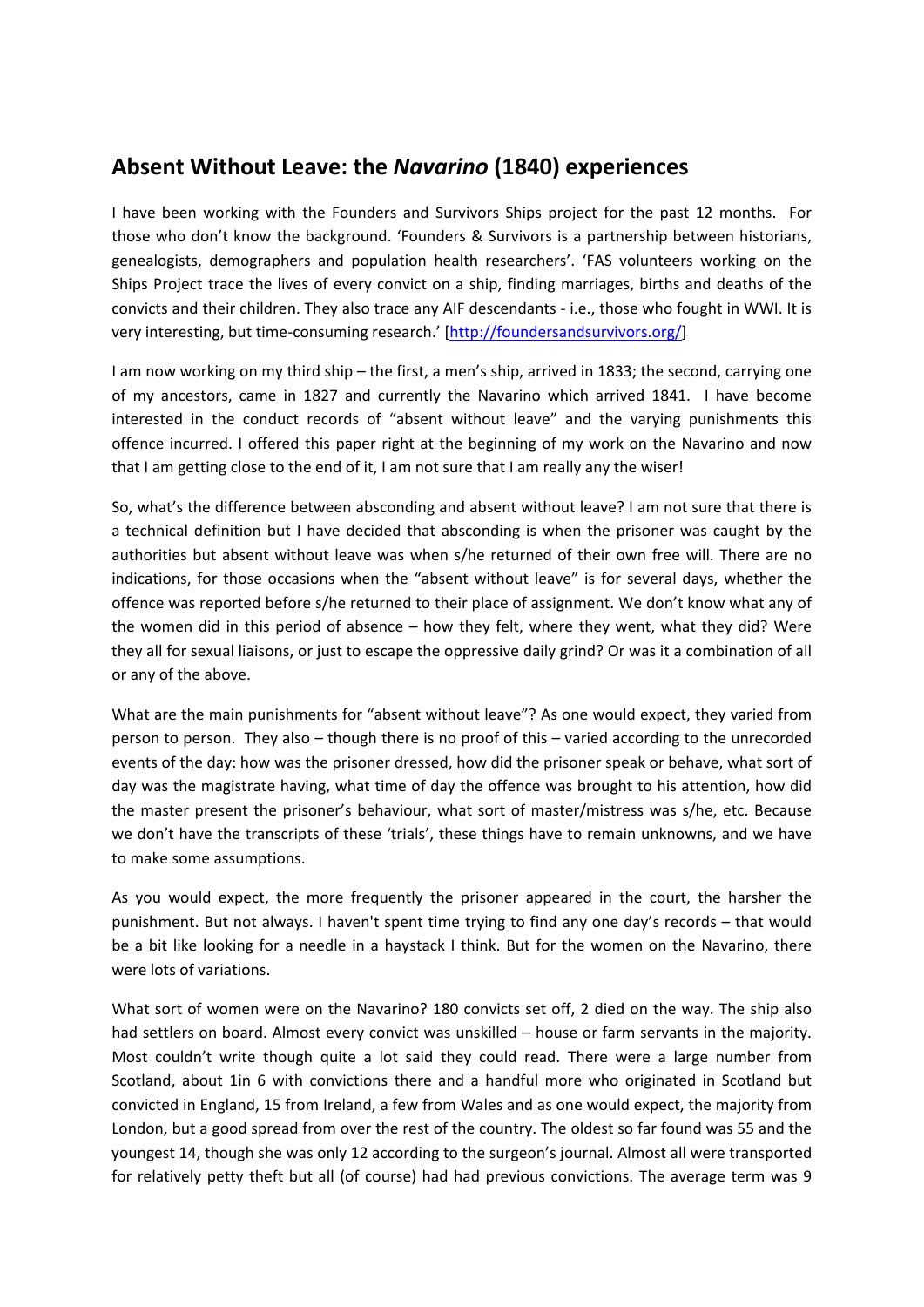years. Just under 20% had no conduct offences at all. Let's look at some of them. As a point of interest, last weekend when I was writing this paper, I had finished approximately  $\frac{3}{4}$  of the women on the ship and more than half had an "absent without leave" recorded against them. The greatest majority were in their first 2 years in the colony.

Ann Collins (aged 19) and Jane Holbrook (20) each had multiple offences on their record, including 7 "absent without leave". Both had been transported for 10 years and received their freedom in 1850. For Collins, 3 offences resulted in 3 months hard labour, the last included imprisonment. For Holbrook, 2 offences resulted in a return to government service and another 2 in solitary confinement. Ann Mary Smith had 11 "absent without leave" offences spread right over her term – from 1841 until late 1847 (she was free in 1848). Most of her punishments were 2 or 3 months at the wash tub or hard labour.

Elizabeth Green, 26, on the other hand though she too had 7 "absent without leave" offences also had 3 abscondings and several drunkenness offences. But a couple of her "absent without leaves", mid‐sentence, only resulted in a few days of solitary. There had to be something unwritten, and therefore today unknown, which influenced these results. She also had the longest absent without leave I have come across – 9 days – but even this offence only received 3 months hard labour so we have to assume some mitigating evidence was presented but not recorded.

Margaret Edwards on the other hand, though she only had 4 "absent without leaves" received mainly solitary confinement punishments, but she was often charged with being drunk as well. When I came upon Eliza Churchill's record, a few 'alarm' bells rang. In her first 6 months there were 3 offences, including one "absent without leave" (for which she was reprimanded) but she received her conditional pardon in April 1842 (15 months after arrival). She is one who worked the man's world system well by giving evidence at the 1841‐3 investigation into female prison discipline. Her evidence seems well presented but I suspect she must have been a feisty individual who was prepared to stand up against the prison pecking order,( the bullies? similar to the Flash Mob). Some women received extra punishments because of evidence given at the inquiry. A point of curiosity is that one of these was named Caroline Justin (with 3 "absent without leave" offences) who became the grandmother of Albert Ogilvie, Tasmanian premier 1934‐39.

I was surprised when I looked at the women who had only one "absent without leave" offence – 22 of them. Some of them had their "absent without leave" defined - eg 3 days and nights, all night, 5 days, 2 nights – but the majority just had it listed as absent without leave. These 22 ranged across the whole age range – 55 to 14. 2 of them were reprimanded; 3 had solitary confinements for 6, 10 or 14 days; the majority received hard labour of 1, 2 or 3 months. For some it was stated to be at the wash tub but others not. For some of these hard labours it was defined where it was to happen: in the factory, in the House of Correction, imprisonment, in the second yard. Caroline Williams, aged 30, who had feigned madness to avoid transportation (obviously unsuccessfully) was given only 3 weeks when her offence, (the only "absent without leave" but not the only offence) was combined with insolence. Did they feel sorry for her? I suspect it was some other unknown rather than empathy. Margaret McColl, the youngest on board, only had the one offence, an "absent without leave", in December 1841 for which she served 10 days solitary. Tough even for a tough convict.

While writing this paper, I wondered about the women who had both "absent without leave" offences and who married men who hadn't reached freedom. I hadn't kept track of this while